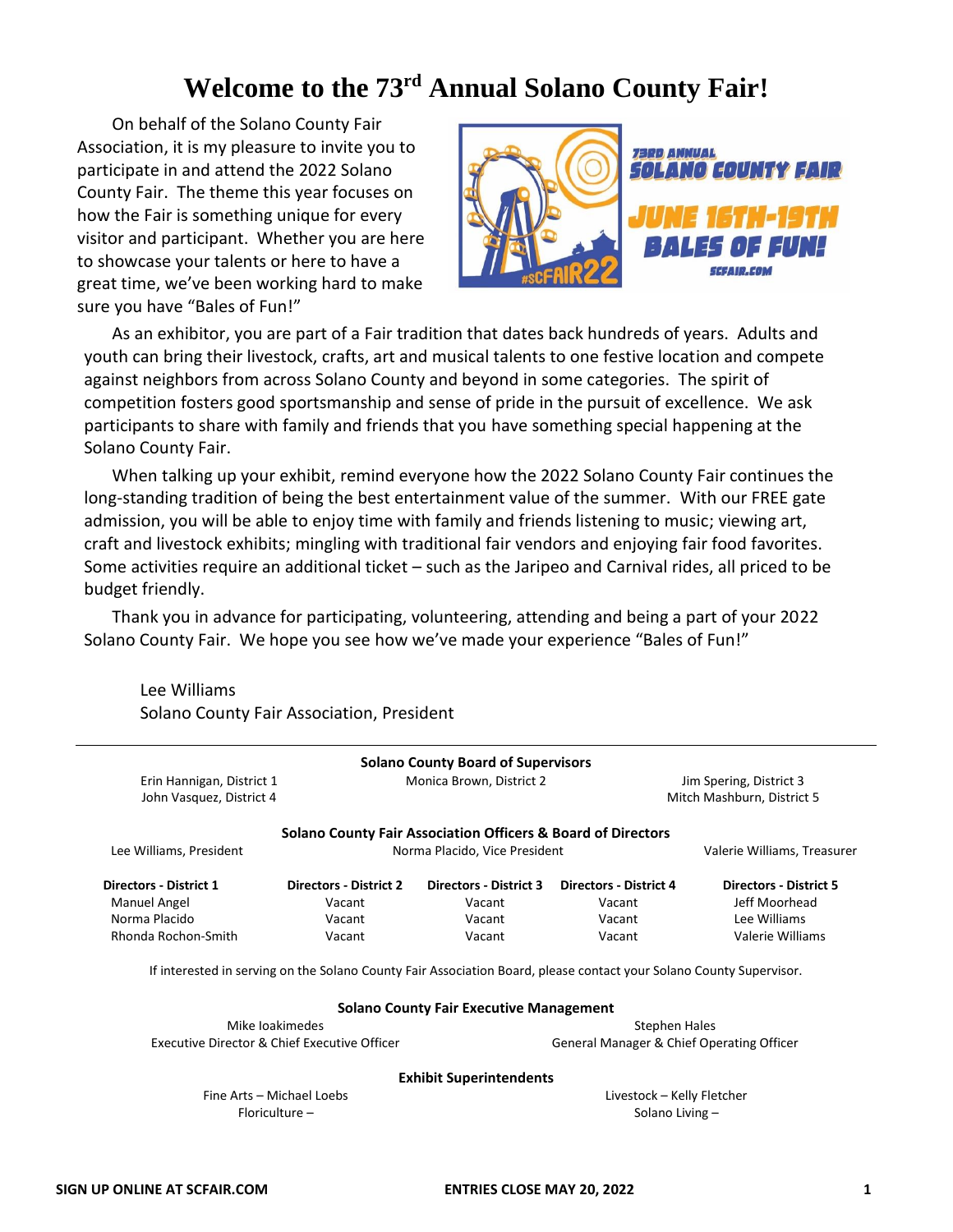# **TABLE OF CONTENTS**

| Welcome                    |   |
|----------------------------|---|
| <b>How To Enter Online</b> | 3 |
| <b>Schedules</b>           |   |
| <b>Entry Delivery</b>      |   |
| Judging                    | x |
| <b>Entry Release</b>       |   |

## **MCCORMACK HALL**

| <b>Fine Arts</b>            |    |
|-----------------------------|----|
| General Rules & Information | 12 |
| Open Art                    | 12 |
| Amateur Art                 | 12 |
| <b>Open Photography</b>     | 13 |
| <b>Amateur Photography</b>  | 13 |
| Local Color                 | 14 |
| Poetry                      | 14 |

## **Floriculture**

| General Rules & Information   | 16 |
|-------------------------------|----|
| <b>Container Grown Plants</b> | 16 |
| Arrangements                  | 16 |
| Bouquets to Art               | 17 |
| <b>Cut Flowers</b>            | 17 |
| Amateur Mini Gardens          | 18 |
| <b>Wheelbarrow Planting</b>   | 19 |

## **Adult Solano Living**

| General Rules & Information | 22 |
|-----------------------------|----|
| Agriculture                 | 22 |
| Arts & Crafts               | 22 |
| Baked Foods & Confections   | 23 |
| Clothing $&$ Textiles       | 24 |
| Collections                 | 25 |
| <b>Food Preservation</b>    | 25 |
| <b>Gift Items</b>           | 26 |
| Quilting                    | 27 |
| Recycling                   | 27 |
| Fun for All                 | 28 |
| <b>Table Settings</b>       | 28 |
| Vignettes                   | 29 |
| Trades and Technology       | 29 |
|                             |    |

# **MCCORMACK HALL**

| <b>Youth Solano Living</b>          |    |
|-------------------------------------|----|
| General Rules & Information         | 32 |
| Agriculture                         | 33 |
| Arts & Crafts                       | 33 |
| <b>Baked Foods</b>                  | 33 |
| Clothing & Textiles                 | 34 |
| Collections                         | 34 |
| <b>Decorated Cakes</b>              | 34 |
| Electronic Media                    | 35 |
| Food Preservation                   | 35 |
| Graphic Arts                        | 36 |
| <b>Group Projects</b>               | 36 |
| Home Furnishings                    | 36 |
| Horticulture                        | 37 |
| Language Arts & Creative Writing 37 |    |
| Photography                         | 37 |
| Recycling                           | 38 |
| Science & Education                 | 38 |
| Stamping & Scrapbooking             | 39 |
| <b>Table Settings</b>               | 39 |
| Fun for All                         | 39 |
| Pre-School                          | 39 |
| <b>Trades and Technology</b>        | 40 |
| <b>Awards Presentation Ceremony</b> | 41 |

## **Junior Livestock**

| General Rules & Information           | 43 |
|---------------------------------------|----|
| <b>Animal Health Rules</b>            | 48 |
| <b>Junior Livestock Auction</b>       | 51 |
| 2021 Jack & Bernice Newell            |    |
| Junior Livestock Auction Buyers       | 52 |
| 2021 Awards Sponsors                  | 53 |
| <b>Beef Cattle</b>                    | 54 |
| Dairy Cattle                          | 56 |
| Dairy Goat                            | 57 |
| <b>Meat Goat</b>                      | 59 |
| Sheep                                 | 60 |
| Swine                                 | 62 |
| <b>Small Animal General Rules</b>     | 63 |
| Cavy                                  | 64 |
| Rabbit                                | 65 |
| Poultry & Game Birds                  | 66 |
| <b>Pygmy Goat</b>                     | 68 |
| Supreme Showmanship                   |    |
| Large Animal                          | 69 |
| Small Animal                          | 69 |
| Clean Pen & Public Image              | 70 |
| <b>Livestock Educational Displays</b> | 70 |
| Supreme Exhibitor                     | 71 |
| Dog Show General Rules                | 71 |
| Livestock RV                          | 72 |

# **RULES**

Local Rules 73 State Rules

## **LIVESTOCK FORMS**

Supreme Exhibitor Summary First Aide Permission Form Drug Residue Livestock RV Application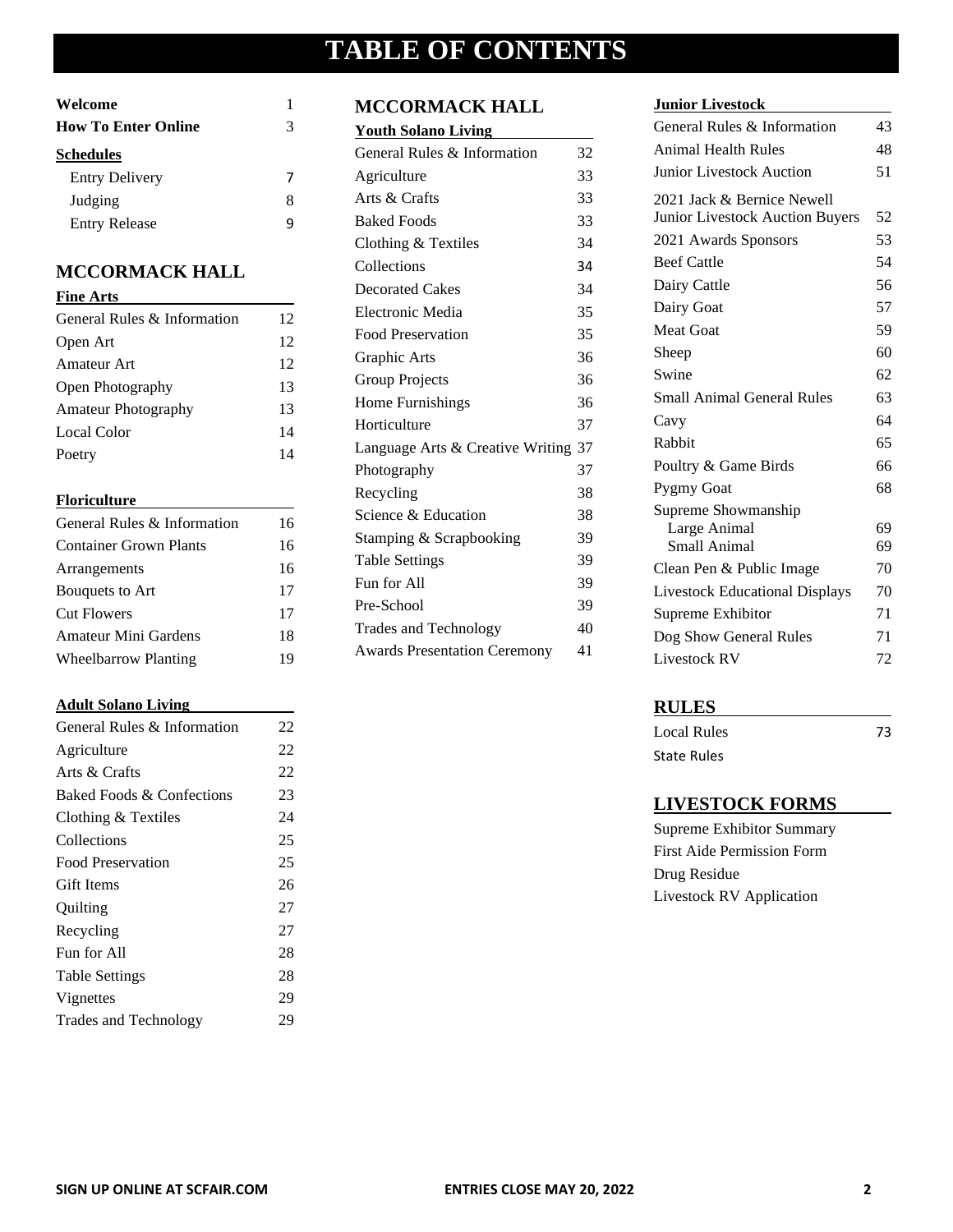# **HOW TO ENTER**

### **ONLINE ENTRIES ONLY**

All entries for the 2022 Solano County Fair will be received online only at **SCFair.com**.

#### **Guidebook:**

The 2022 Solano County Fair Exhibits Guidebook is electronic only and can be found on our website SCFair.com.

#### **Entry Deadlines:**

Fine Arts, Floriculture, Adult Solano Living Youth Solano Living and Livestock entry deadline is May 20, 2022.

#### **HELPFUL TIPS**

- Read the rules of the department and division that you are entering. Read *Local and State Rules.*
- At the beginning of each department is a listing of eligibility requirements, entry fees and registration deadlines.
- Enter early, don't wait until the last minute.

**If you have questions or need assistance, please email [entries@scfair.org](mailto:entries@scfair.org) or call 707-551-2002.**

**If you have a conflict with the date items are delivered or picked up from the fair, please call 707-551-2002, so we can work with you.**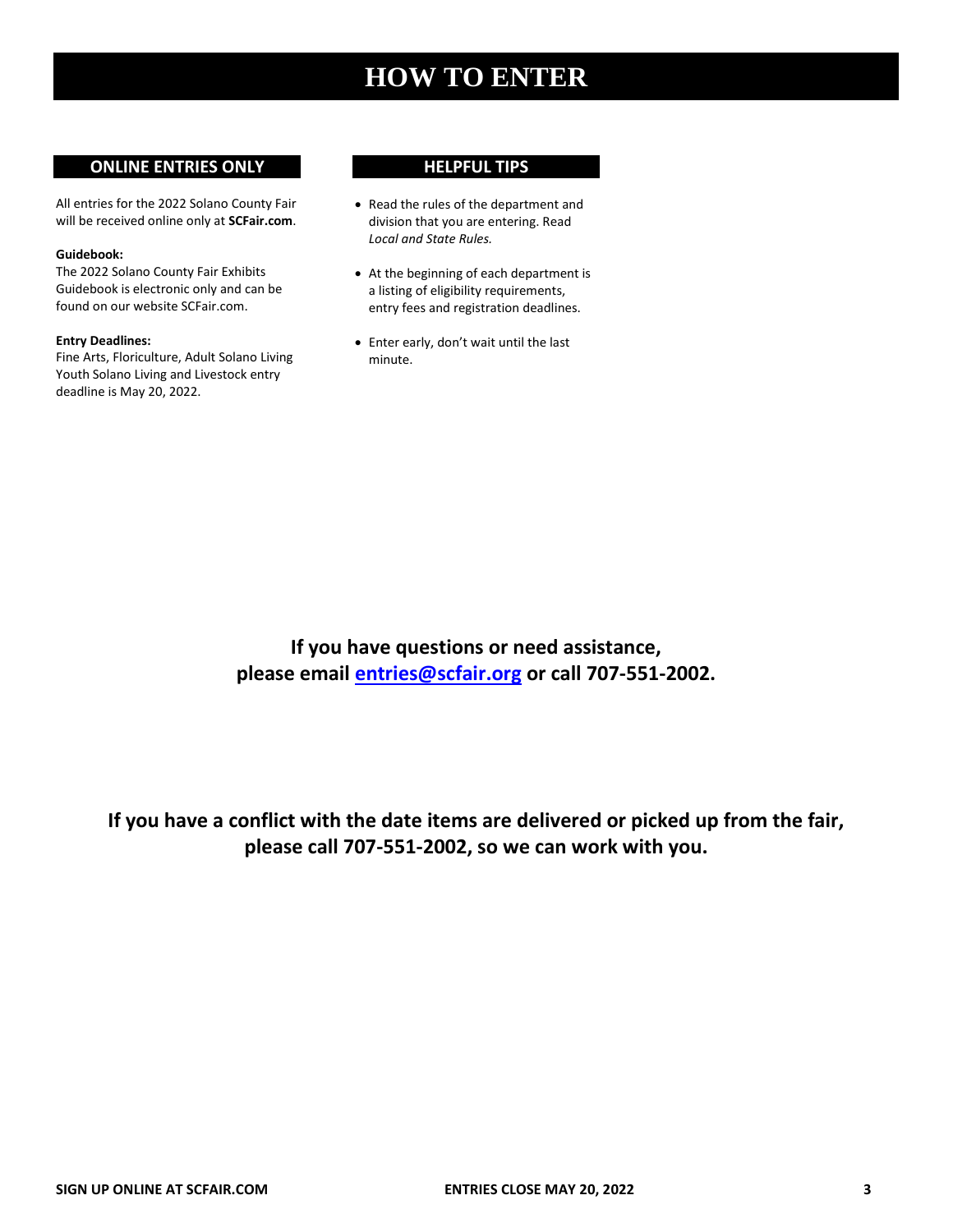# **HOW TO ENTER**

If this is your first time logging into the Blue Ribbon entry system for 2021, you will need to start by setting up a new online account for this year.

**Step 1**: Go to the Solano County Fair website scfair.com, open Solano County Virtual Fair and select the green "Enter Online Here" button. **ENTER ONLINE HERE** 

**Step 2:** Create Account from the Blue Ribbon main page. Click on the "Create Account" button.



**Step 3**: Complete the required information to set-up your account. Once you have filled in the appropriate information, click the "Save Account Information" button. Make sure to write down your user ID/password and keep it in a safe location to reference your account as needed in 2022.

### **Special instructions for youth exhibitors:**

**Division:** Select the appropriate type of youth exhibitor you are, 4-H, FFA or Open Youth. Youth that are entering under more than one organization must set-up an account for each organization they plan to represent.

**Club Name:** Select the organization you represent from the drop down list provided. If you are not entering in 4-H, FFA or Grange; use the organization titled Independent. Example: Vacaville Independent

| * Division:  | FFA                            | v |  |
|--------------|--------------------------------|---|--|
| * Club Name: | - Select -                     | w |  |
|              | * Club Selection is required * |   |  |

**YQCA:** If you are a livestock exhibitor, please enter your YQCA certificate number here.



### **User Name:**

**SIGN UP ONLINE AT SCFAIR.COM ENTRIES CLOSE MAY 20, 2022 4**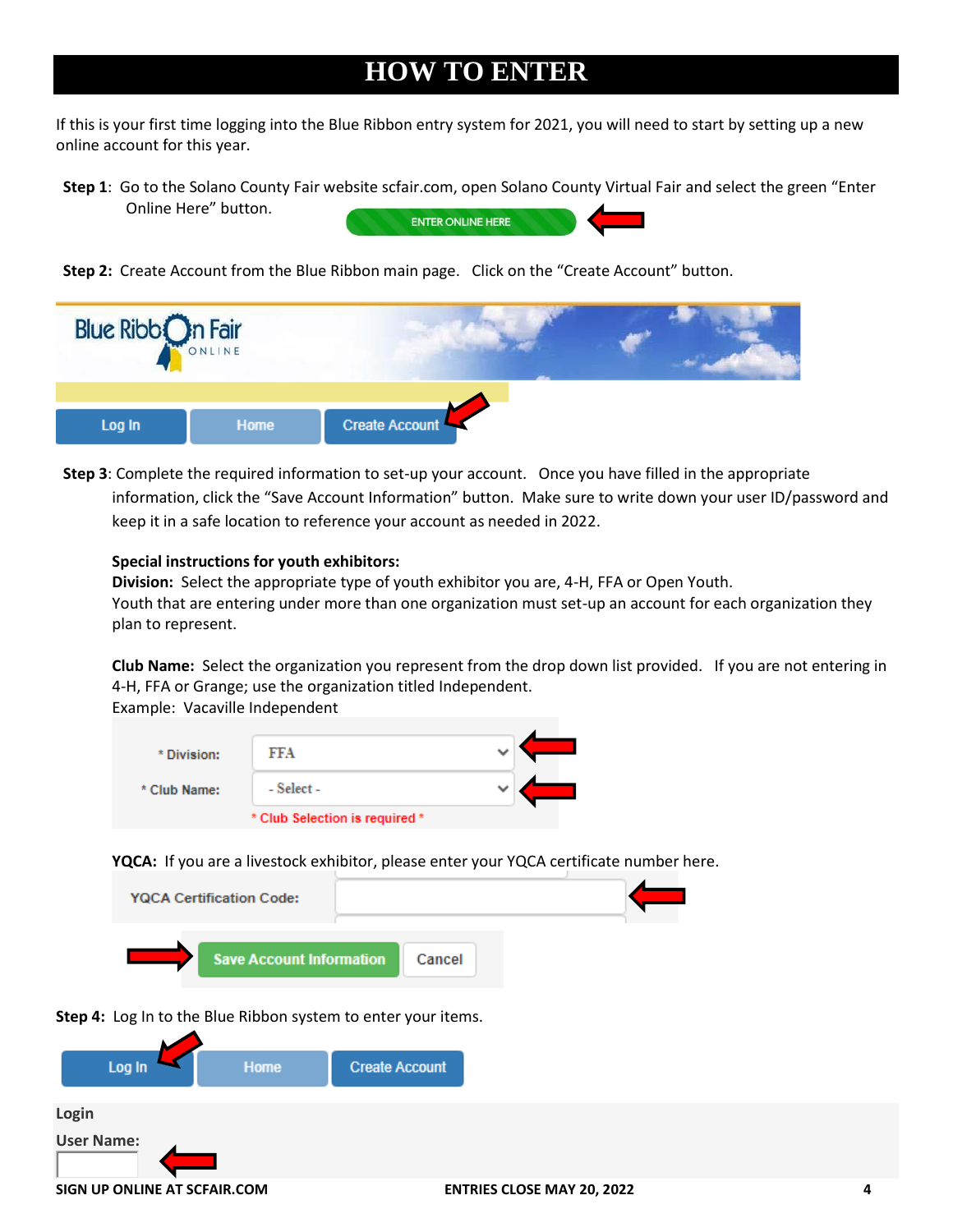| <b>HOW TO ENTER</b> |
|---------------------|
| Email:              |
| Password:           |
| Login               |

**Step 5:** To add the items you would like to enter, click on the "Entries" button. This will take you to a screen to select which department from the drop down list you want to enter and what divisions are available in that department.

◢

| Log Out | <b>Home</b>                  | <b>Edit Account</b>                                                                      | <b>Entries</b> | <b>Review Entries</b> | <b>Items/Checkout</b> | <b>History</b> |
|---------|------------------------------|------------------------------------------------------------------------------------------|----------------|-----------------------|-----------------------|----------------|
|         | 100 Interior Living Showcase | Click on a Department in the list below to expand the List of Available Entry Selections |                |                       |                       |                |

**Step 6:** Click on the "+" symbol to see all classes offered in the division.

|  |     |     | <b>Department Division Class Division Desc</b> |  | <b>Class Desc Entry Fee Pen Fee Entry Type</b> |
|--|-----|-----|------------------------------------------------|--|------------------------------------------------|
|  |     | 100 | Ouilt Show                                     |  |                                                |
|  |     | 106 | Needlework                                     |  |                                                |
|  | 100 | 109 | <b>Knitted Items</b>                           |  |                                                |
|  |     |     |                                                |  |                                                |

**Step 7:** Select the "Add" button for the class you would like to enter. Once you have added the class, you will be taken to a screen to input specific information about your entry.

|     |              |     | <b>Department Division Class Division Desc</b> | <b>Class Desc</b>                |        |              | <b>Entry Fee Pen Fee Entry Type</b> |
|-----|--------------|-----|------------------------------------------------|----------------------------------|--------|--------------|-------------------------------------|
| -   | 100          | 100 | <b>Ouilt Show</b>                              |                                  |        |              |                                     |
| Add | 100          | 100 | 00001 Ouilt Show                               | Machine Ouilted Wall<br>Hanging  | \$5.00 | \$0.00       | D                                   |
| Add | <b>100 -</b> | 100 | 00002 Quilt Show                               | Machine, Quilted by<br>exhibitor | \$5.00 | <b>S0.00</b> | D                                   |
| Add | 100          | 100 | 00003 Ouilt Show                               | Mach Quilt Wall Hang<br>by other | \$5.00 | \$0.00       | D                                   |
|     |              |     |                                                | Machina Ouiltad by               |        |              |                                     |